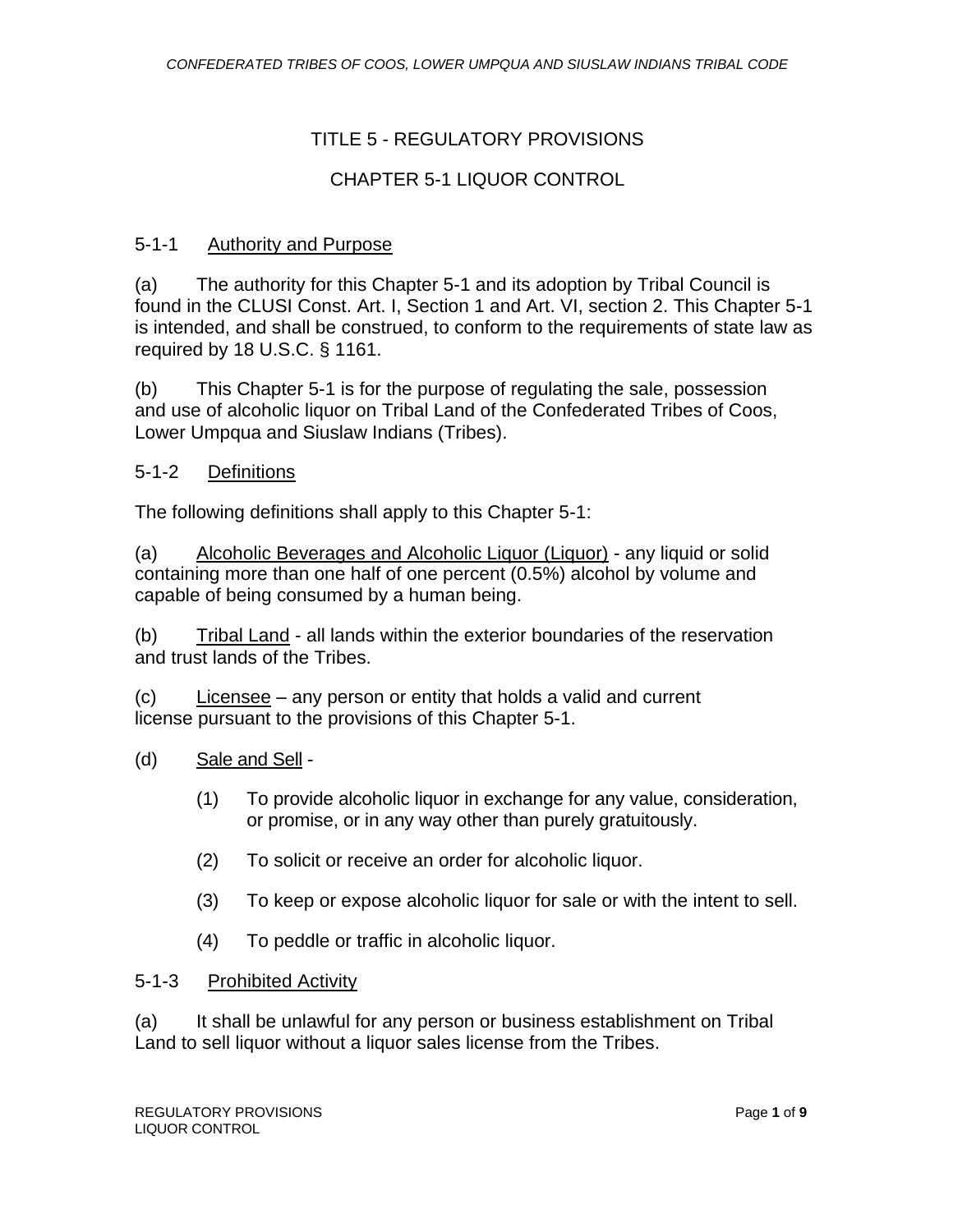(b) It shall be unlawful for any person or business establishment on Tribal Land to possess, transport or keep with intent to sell any liquor, except for those licensed business establishments on Tribal Land, provided, however, that aperson may transport liquor from a licensed business establishment on Tribal Land consistent with the terms of the license.

(c) It shall be unlawful for any person to consume alcoholic liquor on a public highway.

(d) It shall be unlawful for any person to publicly consume any alcoholic liquor at any community function, or at or near any place of business, Indian celebration grounds, recreational areas, including ballparks and public camping areas, the Tribal Headquarters area and any other area where minors gather for meetings or recreation, except within a licensed business establishment on Tribal Land where liquor is sold.

(e) It shall be unlawful for any person under the age of twenty-one (21) years to buy, attempt to buy or to misrepresent their age in attempting to buy, alcoholic liquor. It shall be unlawful for any person under the age of twenty-one (21) years to transport, possess or consume any alcoholic liquor on Tribal Land, or to be under the influence of alcohol or to be at liquor business establishment on Tribal Land, except as authorized under CLUSITC 5-1-11. No person shall sell or furnish alcoholic liquor to any minor.

(f) Alcoholic liquor may not be given as a prize, premium or consideration for a lottery, contest, game of chance or skill, or competition of any kind.

(g) Without limiting the foregoing paragraphs in this chapter, any other prohibition relating to liquor under the state law of Oregon shall apply on Tribal Lands.

# 5-1-4 Application for Liquor Sales License

An application for a liquor sales license under this Chapter 5-1 must be submitted at least thirty (30) days prior to the requested effective date on a form provided by the Tribal Council (available from the office of the Chief Executive Officer). The application must be made by a person who is at least twenty-one (21) years of age and shall be submitted to the office of the Chief Executive Officer with the required license fee. A license will not become effective unless the applicant delivers to the office of the Chief Executive Officer:

(a) a valid copy of applicant's state liquor license from the Oregon Liquor Control Commission; and

(b) proof of insurance sufficient to meet the requirements for a state liquor license from the Oregon Liquor Control Commission.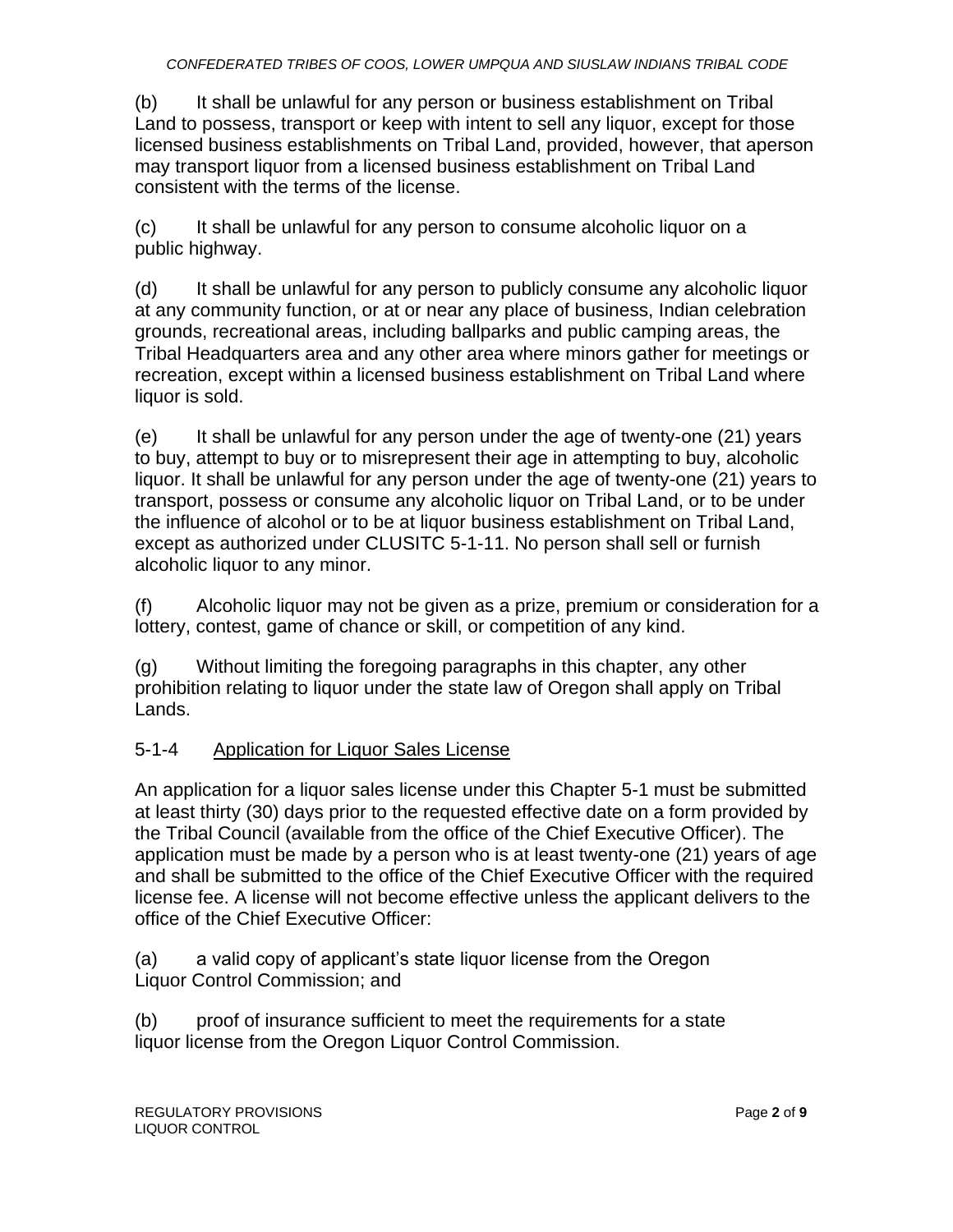### 5-1-5 Renewal Application for Liquor Sales License

A Licensee may apply for renewal of a liquor sales license by filing, not less than thirty (30) days prior to the license expiration date, a renewal application on a form provided by the Tribal Council (available from the office of the Chief Executive Officer). The renewal application shall be submitted to the office of the Chief Executive Officer with the required license fee. A license renewal will not become effective unless the applicant delivers to the office of the Chief Executive Officer:

(a) a valid copy of applicant's state liquor license from the Oregon Liquor Control Commission; and

(b) proof of insurance sufficient to meet the requirements for a state liquor license from the Oregon Liquor Control Commission.

### 5-1-6 Processing of a License Application or Renewal

(a) The Chief Executive Officer shall cause notice of the receipt of any completed application or renewal application for a liquor sales license to be posted for a period of fourteen (14) days in the Administrative Building, Tribal Hall, Outreach Offices, on the Tribes' website, in the office of the Gaming Commission and at the business establishment on Tribal Land requesting the license prior to Tribal Council consideration of the application or renewal. The notice shall include a statement that any comments on the application or renewal may be directed to the Tribal Council by delivery to the office of the Chief Executive Officer.

(b) The Chief Executive Officer shall deliver a copy of a completed application or renewal application to the Tribal Police Department for performance of a background check on the applicant. The Tribal Police Department, or its designee, will conduct a background check of the applicant and provide a report of its findings to the Chief Executive Officer within ten (10) days of receipt of a copy of the completed application or renewal application.

(c) The Chief Executive Officer shall forward to the Tribal Council any complete application or renewal application for a liquor sales license submitted with the required fee, along with a copy of the Tribal Police Department background check and certification of the date notice was posted pursuant to CLUSITC 5-1-6(a).

(d) Tribal Council action on a license application or renewal must be taken at a regular or special meeting. The Tribal Council shall deny an application for or renewal of a license if it determines that the applicant does not have a valid and current liquor license from the Oregon Liquor Control Commission. The Tribal Council may deny an application for or renewal of a license if it determines that sale of alcoholic liquor is not appropriate at that location.

### 5-1-7 Conditions on a Liquor Sales License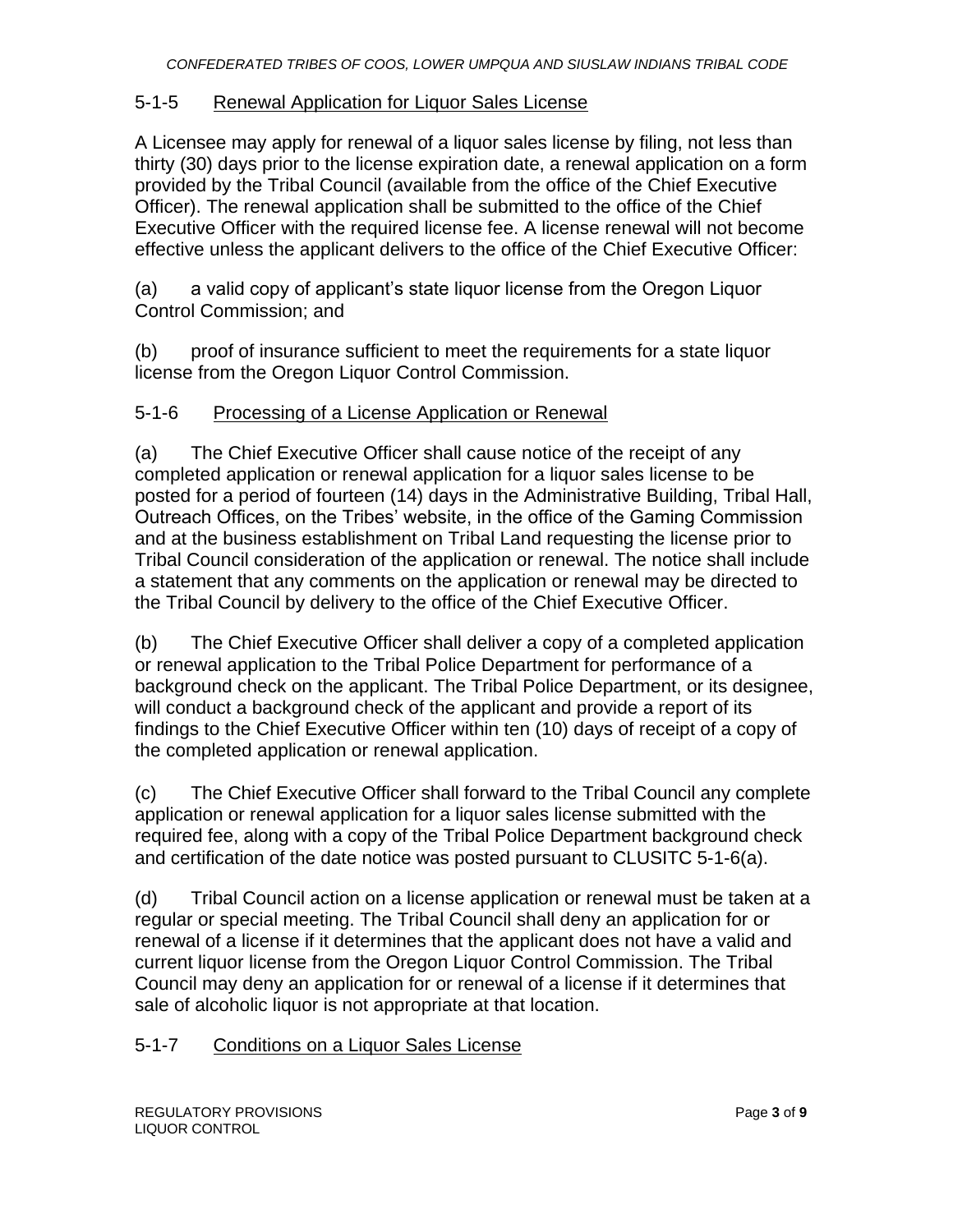- (a) The following conditions apply to all liquor sales licenses:
	- (1) The holder of a Tribal liquor license must also maintain a state liquor license from the Oregon Liquor Control Commission to the extent required under state law.
	- (2) Except as provided in CLUSITC 5-1-7(d), a liquor sales license shall be valid for one (1) year from the date of its issuance.
	- (3) A liquor sales license shall not be transferable.
	- (4) The holder of the Tribal liquor license must maintain compliance with this Chapter 5-1 and Oregon Revised Statutes Chapter 471, including without limitation compliance with laws regarding the sale, service and handling of liquor.

(b) The Tribal Council may impose any other conditions it deems necessary to safeguard and promote the safety, health and general welfare of members of the Tribes.

(c) Unless otherwise specified, a renewed license will be subject to the same conditions as an original license and any additional conditions the Tribal Council deems appropriate.

(d) A liquor sales license issued to a business establishment on Tribal Land operated by the Tribes, including without limitation Three Rivers Casino & Hotel and Ocean Dunes Golf Course, shall be valid so long as the Tribal business establishment on Tribal Land maintains a valid state liquor license from the Oregon Liquor Control Commission unless earlier revoked or suspended pursuant to CLUSITC 5-1-10 or surrendered by the Licensee. A business establishment on Tribal Land operated by the Tribes remains subject to all other applicable provisions of this Chapter, including all provisions applicable to a Licensee.

## 5-1-8 Special Event Liquor License

An individual may request a special event liquor license for a special event or occasion of limited duration by submitting a request to the office of the Chief Executive Officer for consideration by the Tribal Council. The Tribal Council may take action on a request for a special event liquor license, including imposing specific conditions on the license, at any regular or special meeting. Notwithstanding the foregoing, an individual requesting a special event liquor license under this section must also hold a state liquor license from the Oregon Liquor Control Commission, to the extent required under state law.

## 5-1-9 Appeal of a Licensing Application Decision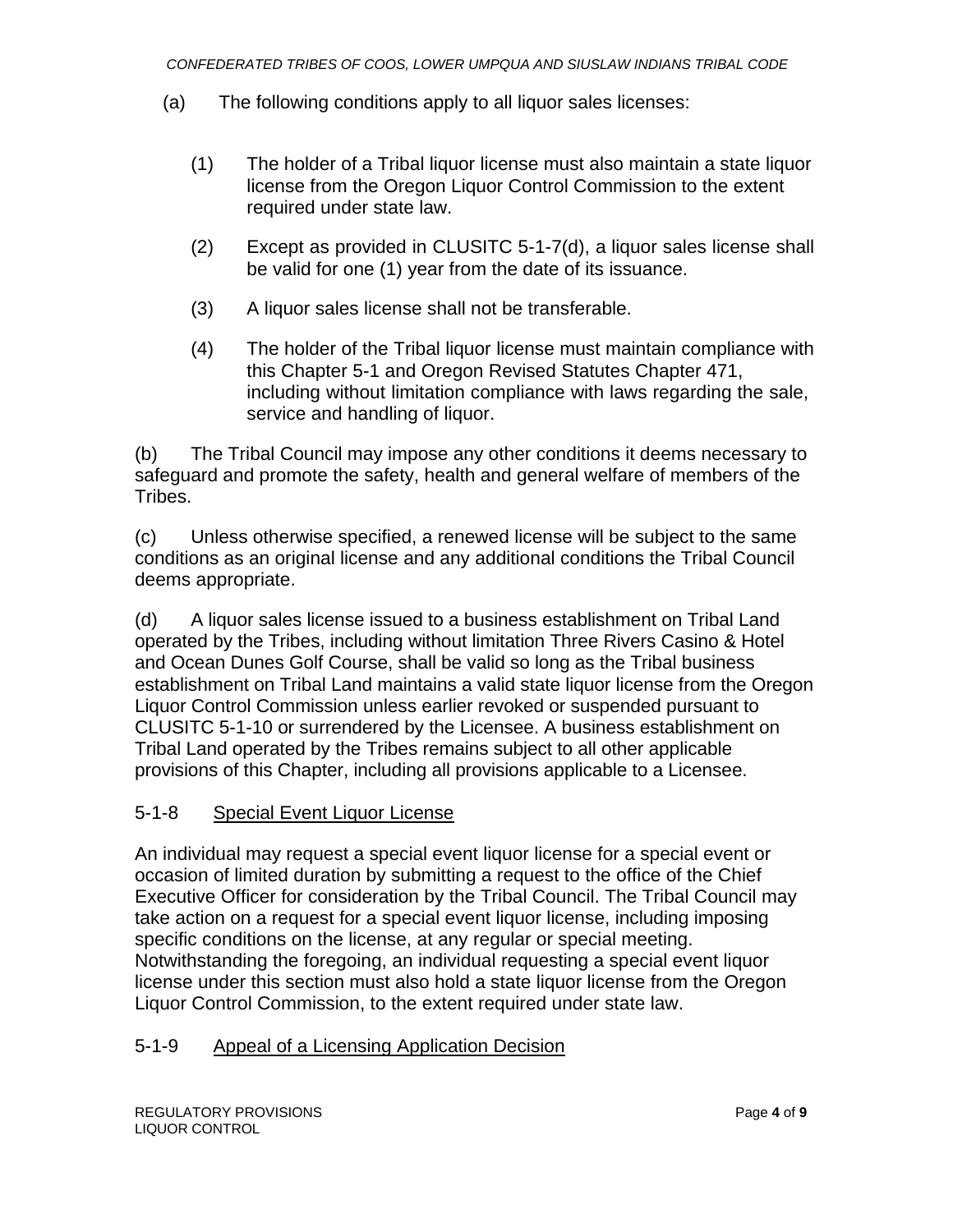(a) Should an applicant or Licensee disagree with a Tribal Council decision on an application for or renewal of a liquor sales license, the applicant or Licensee may request a hearing before the Tribal Council by submitting a written request for a hearing to the office of the Chief Executive Officer not later than seven (7) days after receipt of the Tribal Council's decision. If an applicant or Licensee so submits a timely request, the Tribal Council shall provide reasonable notice to the applicant of a hearing date, time and location, as well as the procedures to be followed at the hearing.

(b) Following such hearing, the Tribal Council shall affirm, modify or reverse its initial licensing decision.

(c) Any denial of a liquor sales license or renewal of a liquor sales license is final. There is no further right of appeal.

# 5-1-10 Revocation or Suspension of License

(a) Failure of a Licensee to abide by any provision of this Chapter 5-1 and any conditions set forth herein or imposed by Tribal Council may result in revocation or suspension of the Licensee's liquor sales license by the Tribal Council, as well as the assessment of civil penalties in accordance with CLUSITC 5-1-13.

(b) Prior to suspension or revocation of a liquor sales license, the Licensee shall have the right to a hearing before the Tribal Council. The Tribal Council shall provide reasonable notice to the Licensee of the hearing date, time and location, as well as the procedures to be followed. If the Tribal Council decides to revoke or suspend a liquor sales license, they will issue a decision in writing.

(c) The decision of the Tribal Council on the revocation or suspension of a liquor sales license is final. There is no further right of appeal.

# 5-1-11 Sale or Service of Liquor by Licensee's Minor Employees

(a) The holder of a license issued under this Chapter 5-1 or Oregon Revised Statutes Chapter 471 may employ persons eighteen (18), nineteen (19) and twenty (20) years of age who may take orders for, serve and sell alcoholic liquor in any part of the licensed premises when that activity is incidental to the serving of food except in those areas classified by the Oregon Liquor Control Commission as being prohibited to the use of minors. However, no person who is eighteen (18), nineteen (19) or twenty (20) years of age shall be permitted to mix, pour or draw alcoholic liquor except when pouring is done as a service to the patron at the patron's table or drawing is done in a portion of the premises not prohibited to minors.

(b) Except as stated in this section, it shall be unlawful to hire any person to work in connection with the sale and service of alcoholic beverages in a licensed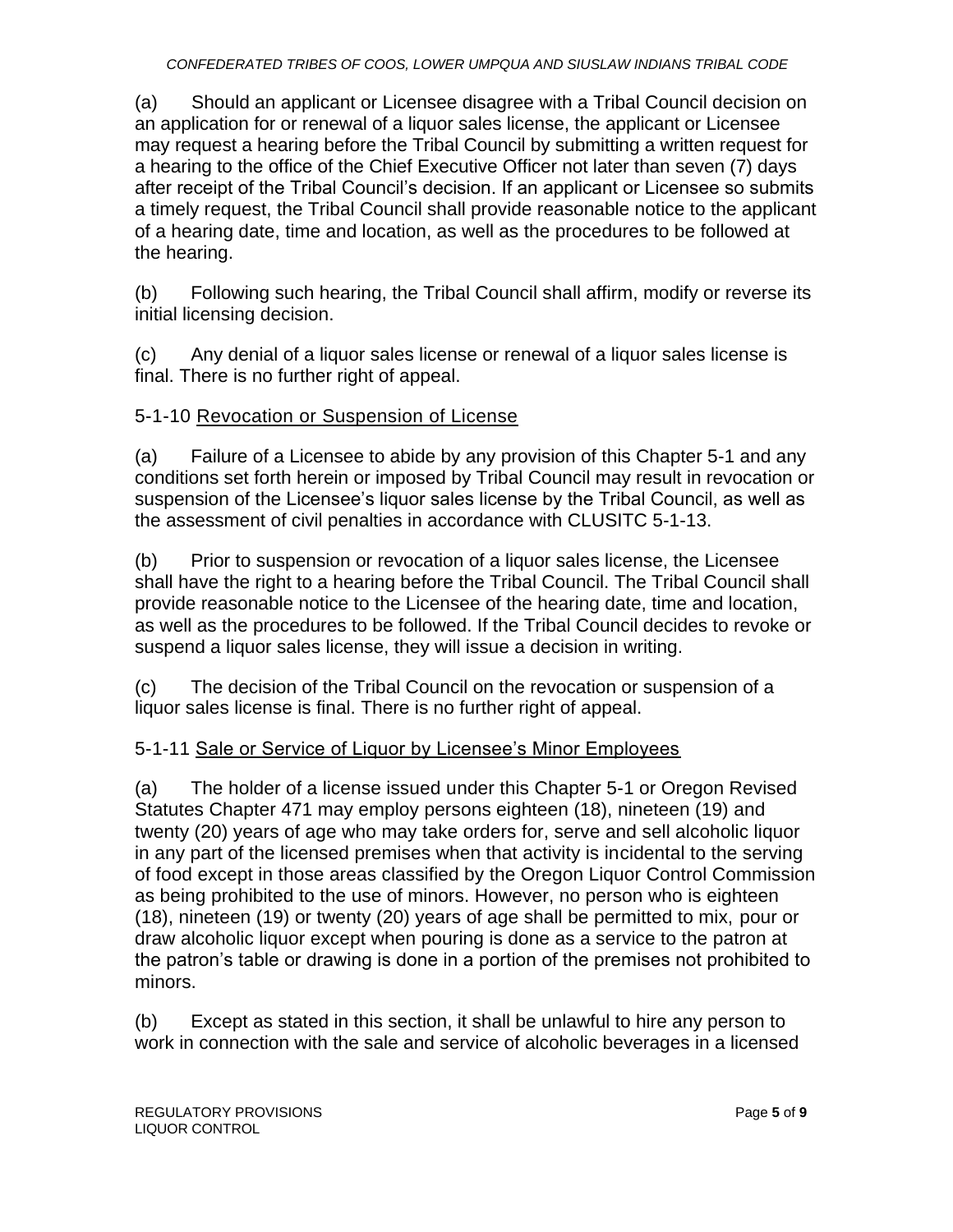business establishment on Tribal Land if such person is under the age of twentyone (21) years.

### 5-1-12 Warning Signs Required

Any person or business in possession of a liquor sales license, which sells liquor by the drink for consumption on the premises or sells for consumption off the premises, shall post a sign consistent with Oregon law informing the public of the effects and risks of alcohol consumption during pregnancy.

### 5-1-13 Civil Penalties & Forfeitures

(a) The Tribal Council may assess a penalty against any person who violates this Chapter 5-1, in an amount not to exceed one thousand dollars (\$1,000) for each violation, provided, however, that a penalty assessed against a minor shall not exceed five thousand dollars (\$5,000).

(b) Upon the assessment of a penalty, the person against whom the penalty was assessed may request a hearing before the Tribal Council by submitting a written request to the Tribal Council not later than seven (7) days after receipt of assessment. If the person against whom the penalty was assessed so submits a timely request, the Tribal Council shall provide reasonable notice to the person against whom the penalty was assessed of the hearing date, time and location, as well as the procedures to be followed.

(c) If the Tribal Council upholds its decision to assess a penalty, the person against whom the penalty was assessed may appeal the decision to the Tribal Court, but only on the grounds that the decision was arbitrary and capricious or a violation of Tribal Constitutional rights. Such appeal must be filed with the Tribal Court in writing within fourteen (14) days following receipt of the Tribal Council's decision. The Tribal Court shall review without jury the decision of the Tribal Council. The person against whom the penalty was assessed has the burden of persuading the Tribal Court that the Tribal Council's decision is arbitrary or capricious or a violation of Tribal Constitutional rights.

(d) In addition to assessing a penalty against any person who violates this Chapter 5-1, the Tribal Council may direct the confiscation of any alcoholic liquor sold or possessed by a person in violation of this Chapter 5-1. Confiscation will be treated the same as the assessment of a civil penalty in this section for appeal purposes. The confiscated alcoholic liquor shall be stored in a secure manner until the completion of any appeal. If the person does not appeal within the time provided, or if forfeiture is upheld by the Tribal Court on appeal, then the Tribal Council may sell the confiscated liquor for the benefit of the Tribes or may dispose of the liquor in any other manner they deem appropriate.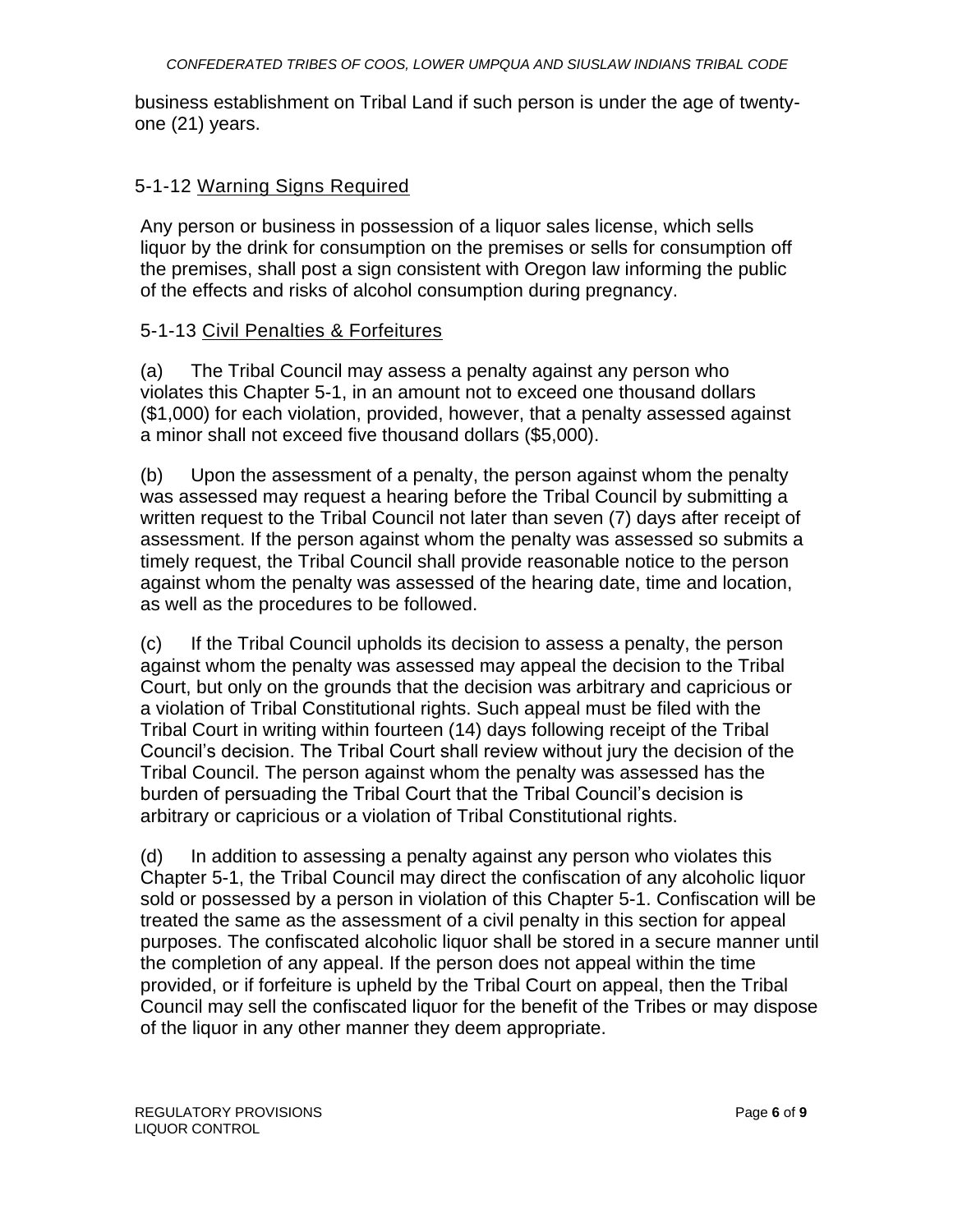(e) The Tribal Council hereby specifically finds that the penalties under this section are reasonably necessary and are related to the expense of governmental administration necessary in maintaining law and order and public safety on Tribal Land. All violations of this Chapter, whether committed by tribal members, nonmember Indians, or non-Indians, are civil in nature rather than criminal.

### 5-1-14 Tribal Sovereign Immunity/Liability

Nothing in this Chapter 5-1 shall be construed to have waived the sovereign immunity of the Tribes, any tribal entity, department or program, or any tribal official or employee, except as specifically and explicitly described herein.

### 5-1-15 Severability

If a court of competent jurisdiction finds any provision of this Chapter 5-1 to be invalid or illegal under applicable Federal or Tribal law, such provision shall be severed from this Chapter 5-1 and the remainder of this Chapter 5-1 shall remain in full force and effect.

### 5-1-16 Consistency with State Law

The Tribes will comply with Oregon liquor laws to the extent required by 18 USC § 1161.

### 5-1-17 Effective Date

(a) This Chapter 5-1 shall be effective upon publication in the Federal Register after approval by the Secretary of the Interior or his designee.

(b) Tribal Council may adopt amendments to this Chapter 5-1 and those amendments shall be effective upon publication in the Federal Register after approval by the Secretary of the Interior or his designee.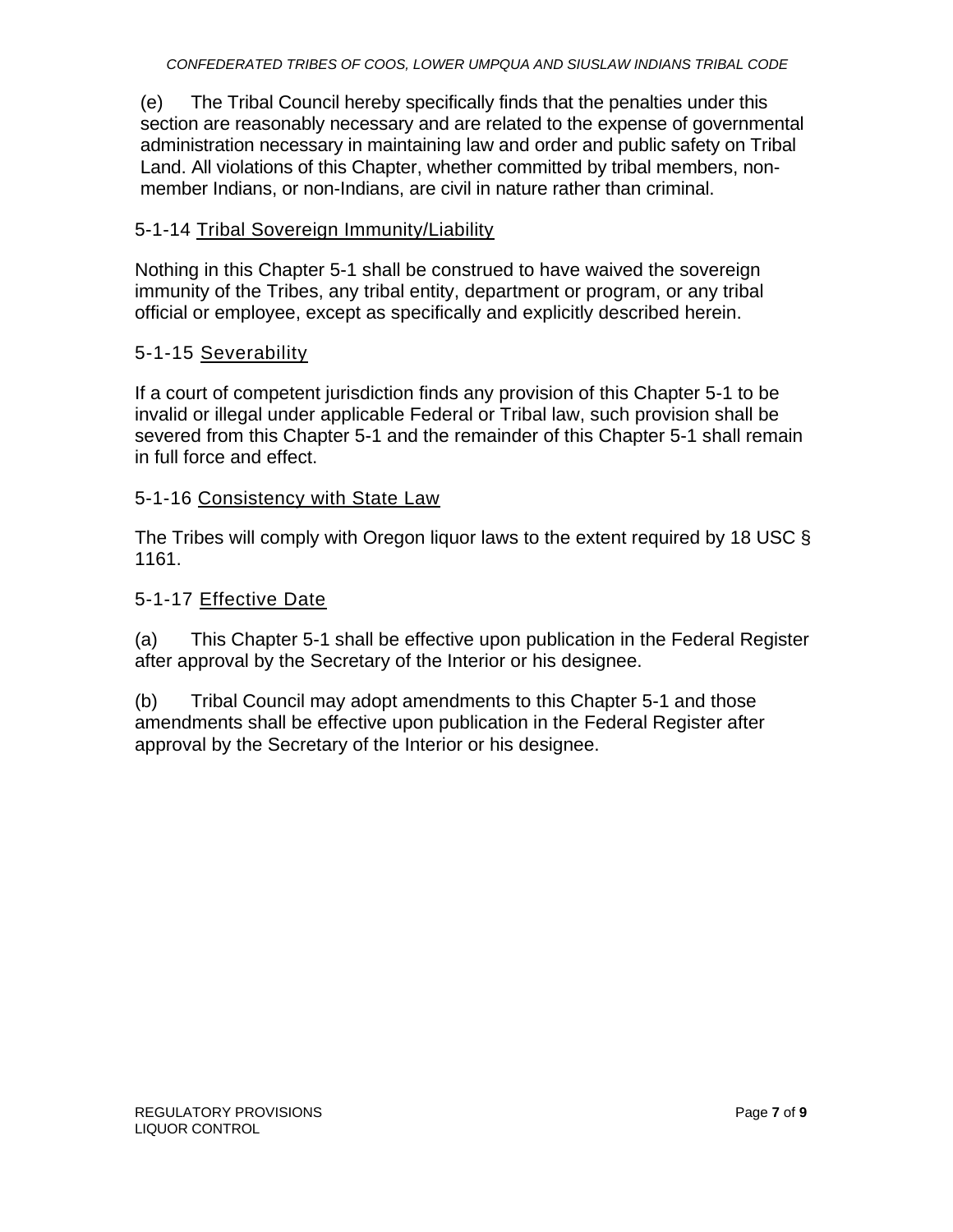# APPENDIX A

# LEGISLATIVE HISTORY AND EDITORIAL CHANGES